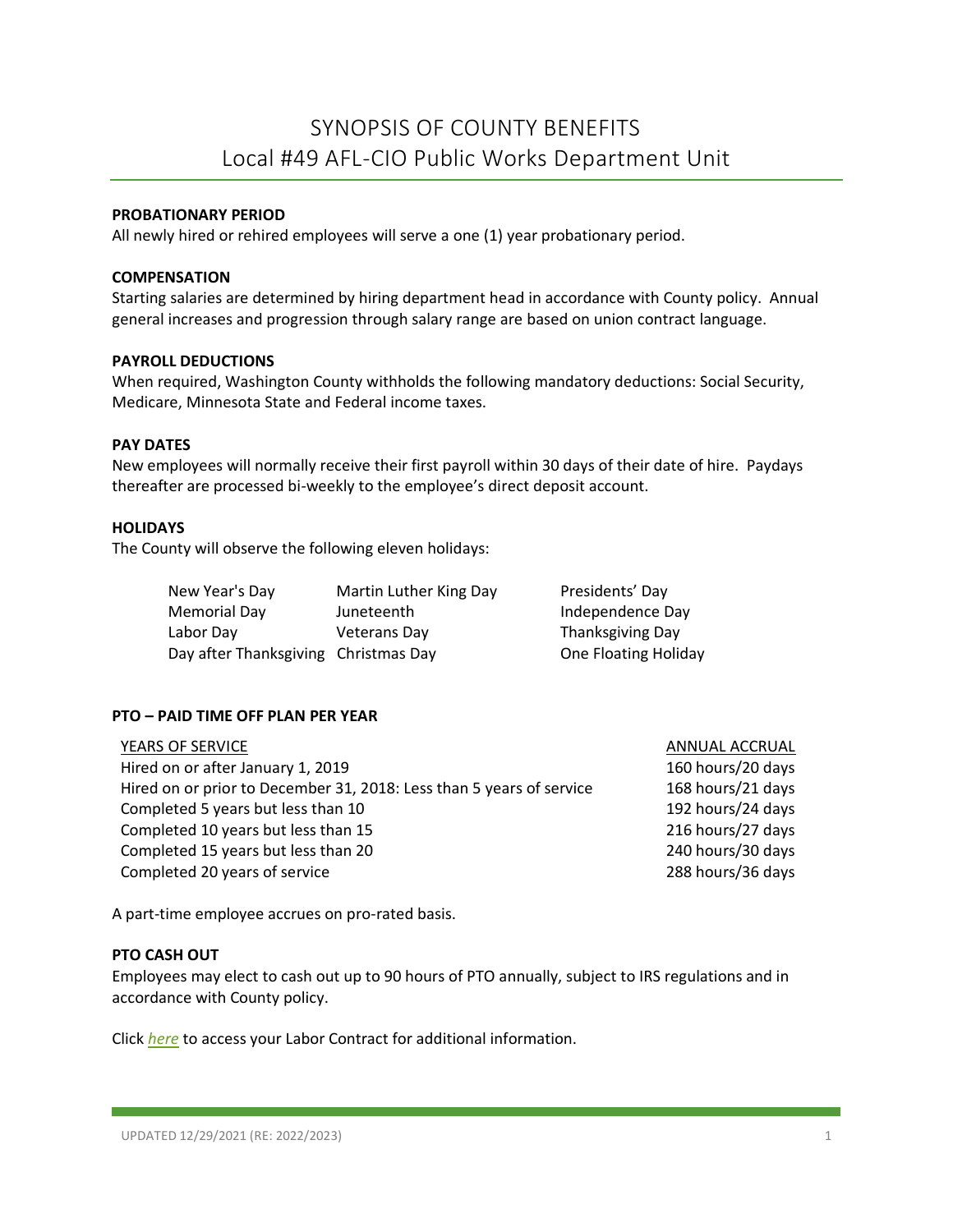# **INSURANCE BENEFITS PROGRAM**

The County's Cafeteria Benefit Plan gives employees an opportunity to design a benefit package that fits their personal needs and goals. Employees whose FTE is .50 or greater are eligible to participate in all insurance benefits.

Some benefits have been negotiated via the collective bargaining agreement:

- Basic life in the amount of \$20,000 is provided at no cost to the employee. Accidental Death and Dismemberment (AD&D) coverage is not provided under this contract.
- Long Term Disability (LTD) at a 60% income replacement level to a \$2,500 per month maximum benefits is provided at no cost to the employee.

Please refer to the Design your Benefits booklet for additional information regarding your benefit offerings, available at WashNet under Human Resources/Benefits or click *[here](https://washnet.co.washington.mn.us/depts/hr/benefits2/Shared%20Documents/CurrentBenefitBook.pdf?csf=1&e=CmQiSr)*.

# **RETIREMENT PROGRAMS**

PERA: Public Employee Retirement Association Participation in PERA is mandatory, automatic and contributions are based on your position and the associated plan.

| PERA PLAN   | <b>COUNTY CONTRIBUTION</b> | <b>EMPLOYEE CONTRIBUTION</b> |
|-------------|----------------------------|------------------------------|
| Coordinated | 7.5% of salary             | 6.5% of salary               |

# SECTION 457(b) DEFERRED COMPENSATION PLAN

Washington County offers two §457(b) voluntary deferred compensation plans through payroll deductions on a pre-tax and/or post-tax basis: MNDCP and Nationwide.

# **PUBLIC SERVICE LOAN FORGIVENESS (Federal Direct Loan) FOR INCOME-DRIVEN REPAYMENT PLANS**

Washington County qualifies as a "public service organization" to help you qualify for this partial student loan forgiveness program. [www.StudentAid.gov/publicservice.](http://www.studentaid.gov/publicservice)

#### **LEARNING PARTNERSHIPS**

Washington County has partnered with the following to offer tuition discounts for county employees for select programs and professional development opportunities:

- Bethel University To learn more about Bethel admissions and apply, <https://www.bethel.edu/admissions/>
- Concordia University To learn more about the accelerated cohort-driven programs eligible for this scholarship. [https://info.online.csp.edu/partnerships/?utm\\_source=ELSEvent&utm\\_medium=intranet&utm\\_ca](https://info.online.csp.edu/partnerships/?utm_source=ELSEvent&utm_medium=intranet&utm_campaign=Washington%20County&utm_term=ltw&utm_content=MBA) [mpaign=Washington%20County&utm\\_term=ltw&utm\\_content=MBA](https://info.online.csp.edu/partnerships/?utm_source=ELSEvent&utm_medium=intranet&utm_campaign=Washington%20County&utm_term=ltw&utm_content=MBA)
- Hamline University For more information on Hamline University Learning Partner Benefits visit <http://www.hamline.edu/business/mpa/scholarships/learning-partner>